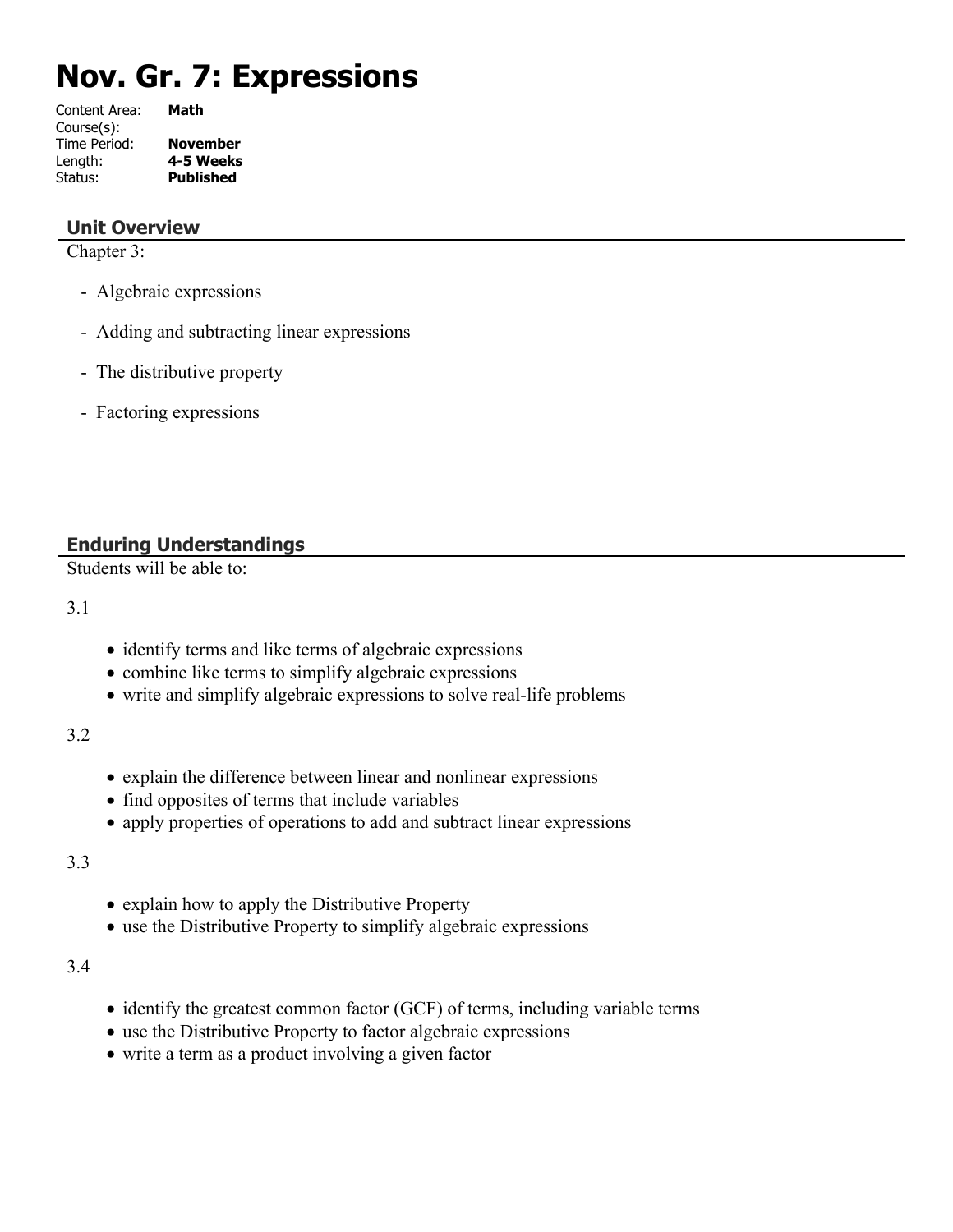### **Essential Questions**

How can we write an algebraic expression to represent a real world problem?

What does each part of the algebraic expression stand for?

How can we solve and interpret the algebraic expression?

# **Instructional Strategies & Learning Activities**

- o Guided Practice
	- o Problem of the Day
	- o My patio activity. (teacher made)
- o Algebra tiles
- Guided Practice
- Do Now

 $\bullet$ 

- Extra Practice & Puzzle Time (Resources)
- Scavenger Hunts
- Coloring Activities
- Task Cards (Around the World)
- Maze Activities
- Quizizz Online Assignments
- Kahoot! Online Games

# **Integration of Career Readiness, Life Literacies and Key Skills**

|                   | Digital tools make it possible to analyze and interpret data, including text, images, and<br>sound. These tools allow for broad concepts and data to be more effectively<br>communicated. |
|-------------------|-------------------------------------------------------------------------------------------------------------------------------------------------------------------------------------------|
|                   | Awareness of and appreciation for cultural differences is critical to avoid barriers to<br>productive and positive interaction.                                                           |
| WRK.9.2.8.CAP.15  | Present how the demand for certain skills, the job market, and credentials can determine<br>an individual's earning power.                                                                |
|                   | An individual's strengths, lifestyle goals, choices, and interests affect employment and<br>income.                                                                                       |
| TECH.9.4.8.IML.12 | Use relevant tools to produce, publish, and deliver information supported with evidence<br>for an authentic audience.                                                                     |
| WRK.9.2.8.CAP.10  | Evaluate how careers have evolved regionally, nationally, and globally.                                                                                                                   |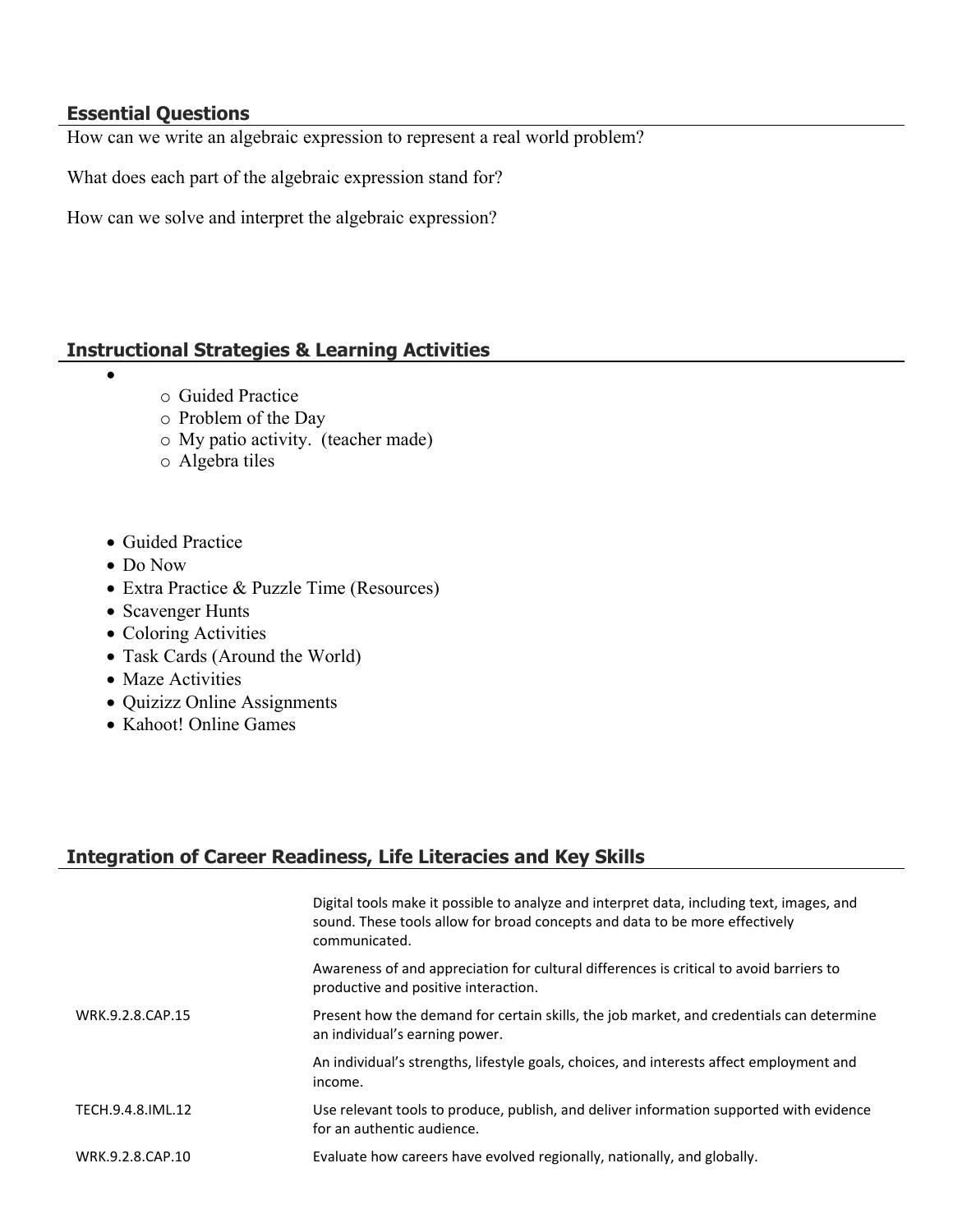| TECH.9.4.8.GCA.2      | Demonstrate openness to diverse ideas and perspectives through active discussions to<br>achieve a group goal.                                                                                                                           |  |  |
|-----------------------|-----------------------------------------------------------------------------------------------------------------------------------------------------------------------------------------------------------------------------------------|--|--|
| <b>TECH.9.4.8.GCA</b> | <b>Global and Cultural Awareness</b>                                                                                                                                                                                                    |  |  |
| TECH.9.4.8.CT.2       | Develop multiple solutions to a problem and evaluate short- and long-term effects to<br>determine the most plausible option (e.g., MS-ETS1-4, 6.1.8.CivicsDP.1).                                                                        |  |  |
|                       | Multiple solutions often exist to solve a problem.                                                                                                                                                                                      |  |  |
| WRK.9.2.8.CAP.19      | Relate academic achievement, as represented by high school diplomas, college degrees,<br>and industry credentials, to employability and to potential level.                                                                             |  |  |
| WRK.9.2.8.CAP.16      | Research different ways workers/employees improve their earning power through<br>education and the acquisition of new knowledge and skills.                                                                                             |  |  |
| WRK.9.2.8.CAP.12      | Assess personal strengths, talents, values, and interests to appropriate jobs and careers to<br>maximize career potential.                                                                                                              |  |  |
| WRK.9.2.8.CAP.3       | Explain how career choices, educational choices, skills, economic conditions, and personal<br>behavior affect income.                                                                                                                   |  |  |
| TECH.9.4.8.IML.1      | Critically curate multiple resources to assess the credibility of sources when searching for<br>information.                                                                                                                            |  |  |
| TECH.9.4.8.DC.5       | Manage digital identity and practice positive online behavior to avoid inappropriate forms<br>of self-disclosure.                                                                                                                       |  |  |
| <b>TECH.9.4.8.CT</b>  | <b>Critical Thinking and Problem-solving</b>                                                                                                                                                                                            |  |  |
| TECH.9.4.8.TL.2       | Gather data and digitally represent information to communicate a real-world problem<br>(e.g., MS-ESS3-4, 6.1.8.EconET.1, 6.1.8.CivicsPR.4).                                                                                             |  |  |
|                       | Some digital tools are appropriate for gathering, organizing, analyzing, and presenting<br>information, while other types of digital tools are appropriate for creating text,<br>visualizations, models, and communicating with others. |  |  |
| WRK.9.2.8.CAP.2       | Develop a plan that includes information about career areas of interest.                                                                                                                                                                |  |  |
| TECH.9.4.8.GCA.1      | Model how to navigate cultural differences with sensitivity and respect (e.g., 1.5.8.C1a).                                                                                                                                              |  |  |
| WRK.9.2.8.CAP.4       | Explain how an individual's online behavior (e.g., social networking, photo exchanges,<br>video postings) may impact opportunities for employment or advancement.                                                                       |  |  |
| TECH.9.4.8.TL.3       | Select appropriate tools to organize and present information digitally.                                                                                                                                                                 |  |  |
| TECH.9.4.8.IML.3      | Create a digital visualization that effectively communicates a data set using formatting<br>techniques such as form, position, size, color, movement, and spatial grouping (e.g.,<br>6.SP.B.4, 7.SP.B.8b).                              |  |  |
| <b>WRK.9.2.8.CAP</b>  | <b>Career Awareness and Planning</b>                                                                                                                                                                                                    |  |  |
| WRK.9.2.8.CAP.1       | Identify offerings such as high school and county career and technical school courses,<br>apprenticeships, military programs, and dual enrollment courses that support career or<br>occupational areas of interest.                     |  |  |
| TECH.9.4.8.IML.4      | Ask insightful questions to organize different types of data and create meaningful<br>visualizations.                                                                                                                                   |  |  |
|                       | An essential aspect of problem solving is being able to self-reflect on why possible<br>solutions for solving problems were or were not successful.                                                                                     |  |  |
|                       | Communication skills and responsible behavior in addition to education, experience,<br>certifications, and skills are all factors that affect employment and income.                                                                    |  |  |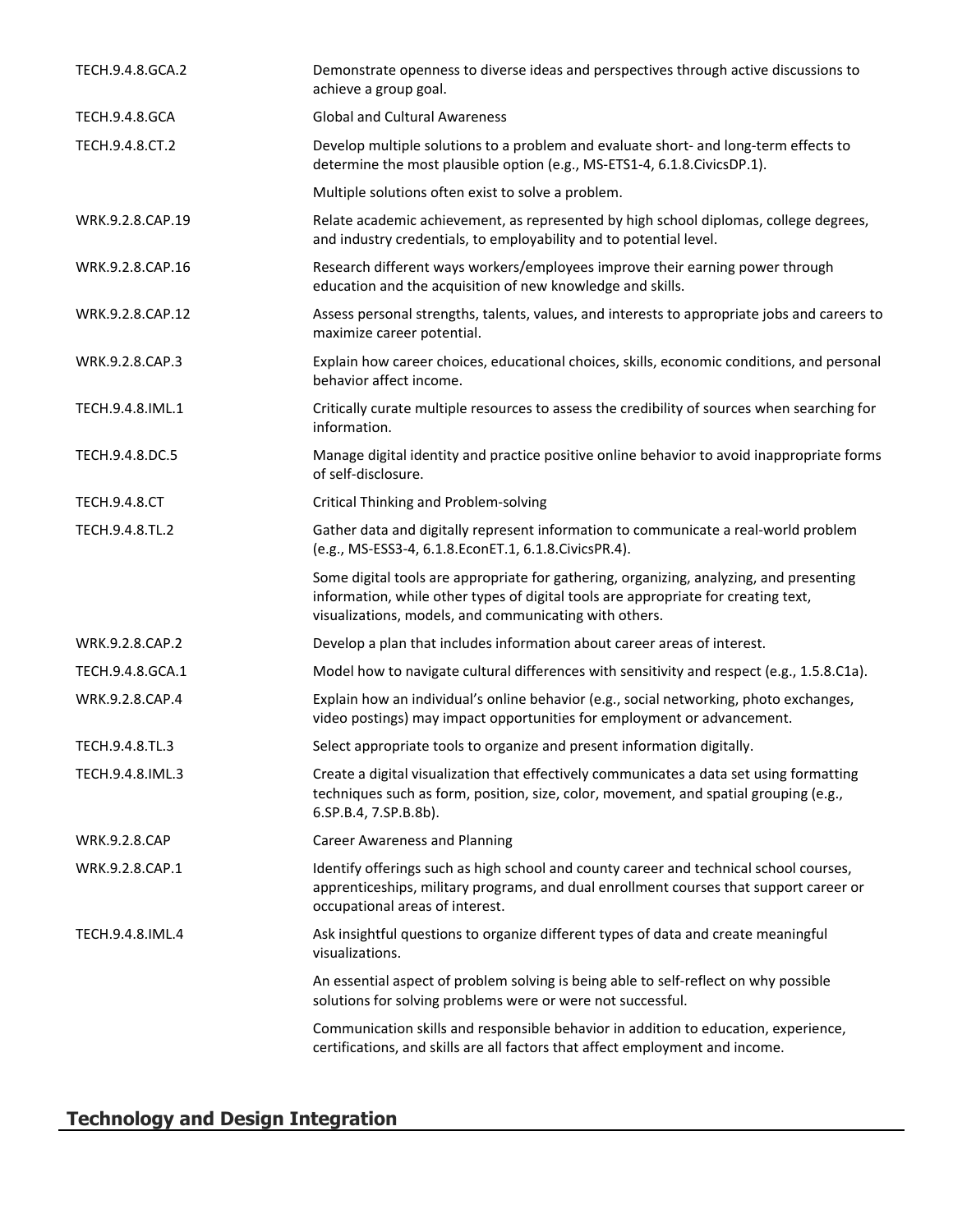| $CS.6 - 8.DA$       | Data & Analysis                                                                                                                                                                                                                                          |  |  |
|---------------------|----------------------------------------------------------------------------------------------------------------------------------------------------------------------------------------------------------------------------------------------------------|--|--|
| CS.6-8.8.2.8.ITH.2  | Compare how technologies have influenced society over time.                                                                                                                                                                                              |  |  |
| CS.6-8.8.1.8.IC.1   | Compare the trade-offs associated with computing technologies that affect individual's<br>everyday activities and career options.                                                                                                                        |  |  |
|                     | Computer models can be used to simulate events, examine theories and inferences, or<br>make predictions.                                                                                                                                                 |  |  |
|                     | Troubleshooting a problem is more effective when knowledge of the specific device along<br>with a systematic process is used to identify the source of a problem.                                                                                        |  |  |
| CS.6-8.8.2.8. ITH.1 | Explain how the development and use of technology influences economic, political, social,<br>and cultural issues.                                                                                                                                        |  |  |
| CS.6-8.8.1.8.DA.1   | Organize and transform data collected using computational tools to make it usable for a<br>specific purpose.                                                                                                                                             |  |  |
|                     | People use digital devices and tools to automate the collection, use, and transformation of<br>data. The manner in which data is collected and transformed is influenced by the type of<br>digital device(s) available and the intended use of the data. |  |  |
|                     | Advancements in computing technology can change individuals' behaviors. Society is faced<br>with trade-offs due to the increasing globalization and automation that computing brings.                                                                    |  |  |
| CS.6-8.8.1.8.CS.4   | Systematically apply troubleshooting strategies to identify and resolve hardware and<br>software problems in computing systems.                                                                                                                          |  |  |
| CS.6-8.8.1.8.DA.5   | Test, analyze, and refine computational models.                                                                                                                                                                                                          |  |  |

# **Interdisciplinary Connections**

| LA.RI.6.10 | By the end of the year read and comprehend literary nonfiction at grade level text-<br>complexity or above, with scaffolding as needed. |
|------------|-----------------------------------------------------------------------------------------------------------------------------------------|
| LA.W.6.1   | Write arguments to support claims with clear reasons and relevant evidence.                                                             |
| LA.RI.6.4  | Determine the meaning of words and phrases as they are used in a text, including<br>figurative, connotative, and technical meanings.    |

#### **Differentiation**

- Understand that gifted students, just like all students, come to school to learn and be challenged.
- Pre-assess your students. Find out their areas of strength as well as those areas you may need to address before students move on.
- Consider grouping gifted students together for at least part of the school day.
- Plan for differentiation. Consider pre-assessments, extension activities, and compacting the curriculum.
- Use phrases like "You've shown you don't need more practice" or "You need more practice" instead of words like "qualify" or "eligible" when referring to extension work.
- Encourage high-ability students to take on challenges. Because they're often used to getting good grades, gifted students may be risk averse.
- **Definitions of Differentiation Components**:
	- o Content the specific information that is to be taught in the lesson/unit/course of instruction.
	- o Process how the student will acquire the content information.
	- o Product how the student will demonstrate understanding of the content.
	- o Learning Environment the environment where learning is taking place including physical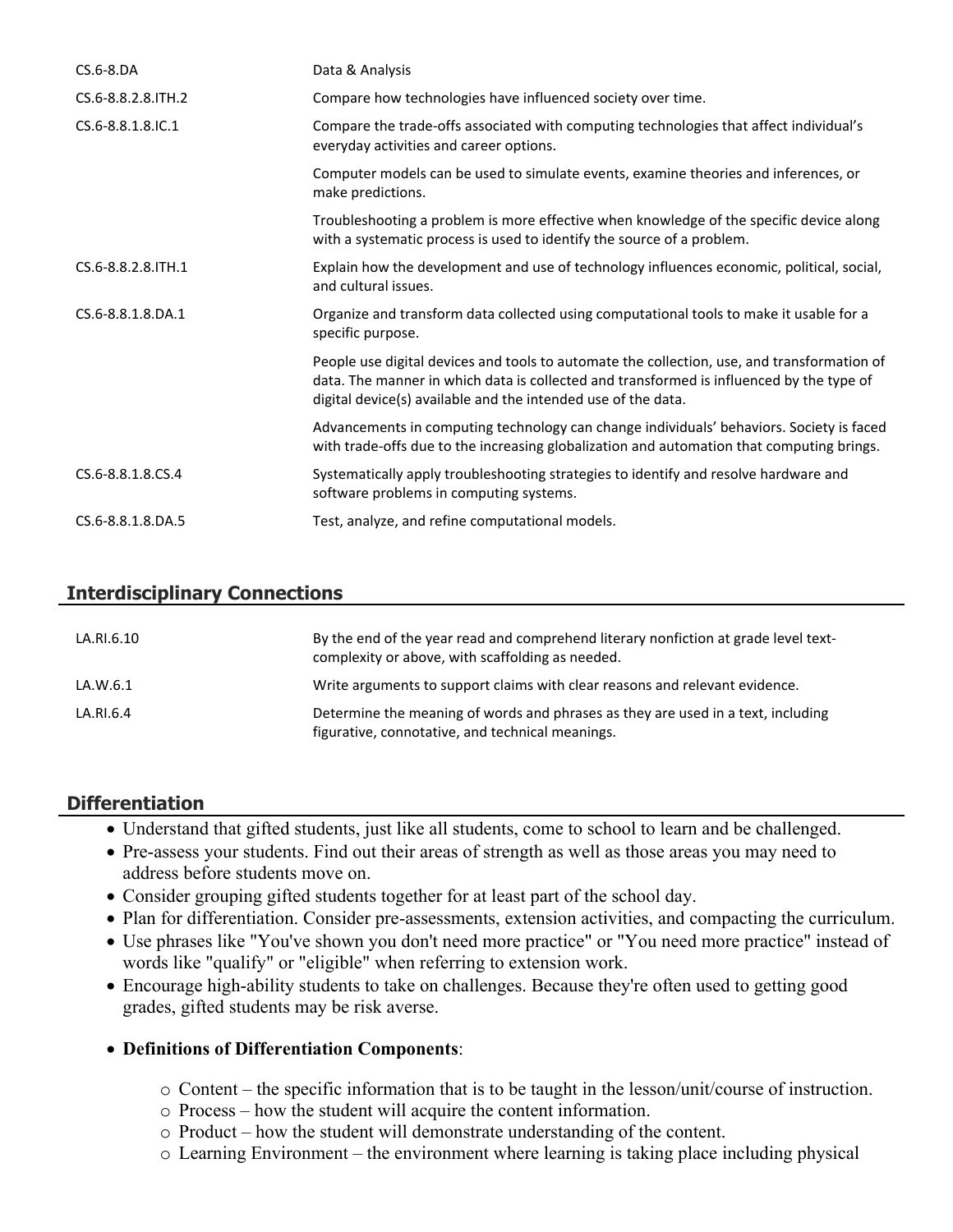location and/or student grouping

#### **Differentiation occurring in this unit:**

 $\bullet$ 

o Challenges will be presented to students as the need arises.

Struggling students will get additional personalized instruction, and modifications as needed.

#### **Modifications & Accommodations**

Refer to QSAC EXCEL SMALL SPED ACCOMMOCATIONS spreadsheet in this discipline.

#### **Modifications and Accommodations used in this unit:**

Challenges will be presented to students as the need arises.

Struggling students will get additional personalized instruction, and modifications as needed.

IEP and 504 accommodations will be utilized.

#### **Benchmark Assessments**

**Benchmark Assessments** are given periodically (e.g., at the end of every quarter or as frequently as once per month) throughout a school year to establish baseline achievement data and measure progress toward a standard or set of academic standards and goals.

#### **Schoolwide Benchmark assessments:**

Aimsweb benchmarks 3X a year

Linkit Benchmarks 3X a year

#### **Additional Benchmarks used in this unit:**

**End of semester testing**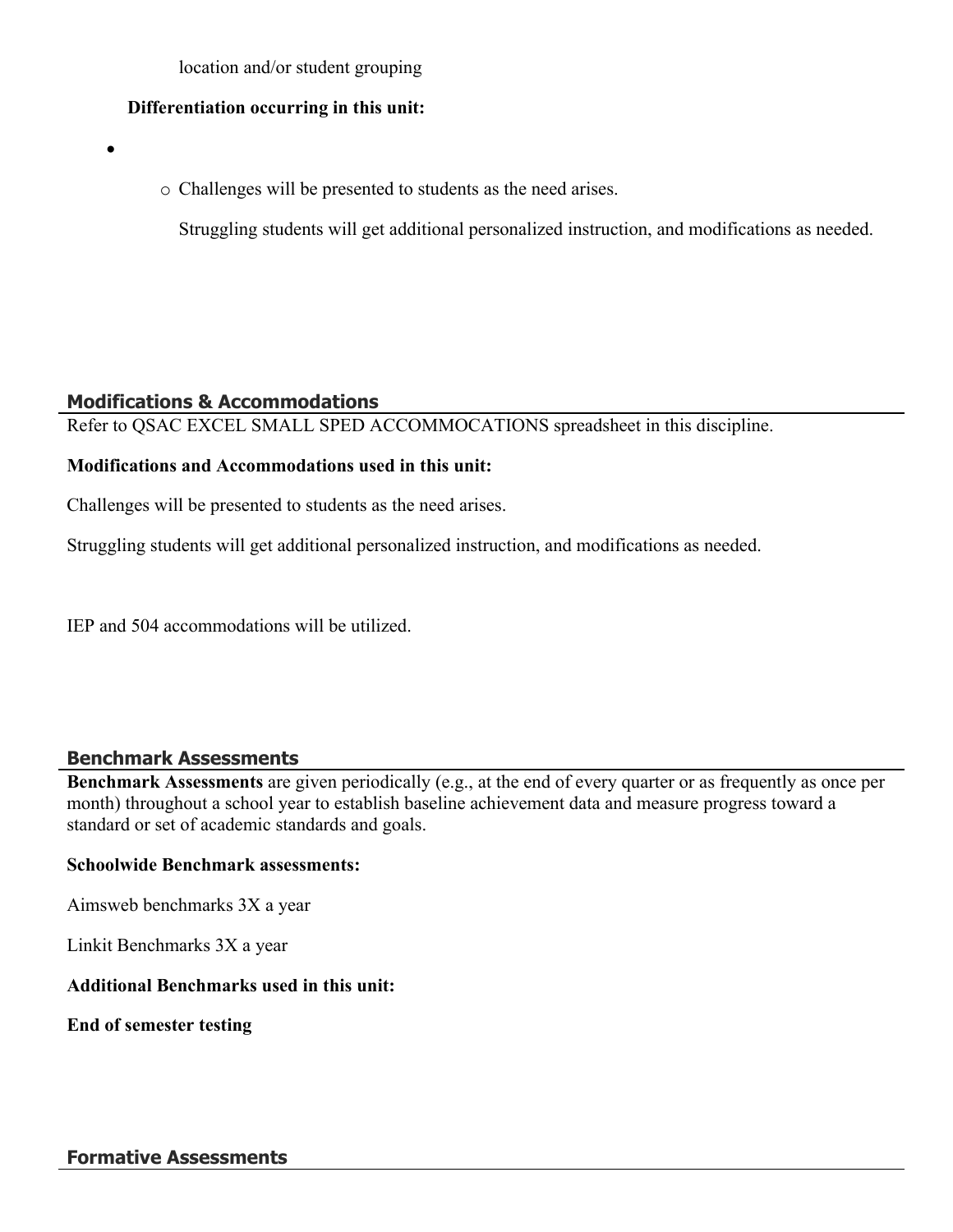Assessment allows both instructor and student to monitor progress towards achieving learning objectives, and can be approached in a variety of ways. **Formative assessment** refers to tools that identify misconceptions, struggles, and learning gaps along the way and assess how to close those gaps. It includes effective tools for helping to shape learning, and can even bolster students' abilities to take ownership of their learning when they understand that the goal is to improve learning, not apply final marks (Trumbull and Lash, 2013). It can include students assessing themselves, peers, or even the instructor, through writing, quizzes, conversation, and more. In short, formative assessment occurs throughout a class or course, and seeks to improve student achievement of learning objectives through approaches that can support specific student needs (Theal and Franklin, 2010, p. 151).

#### **Formative Assessments used in this unit:**

- Kahoot! Games
- Quizizz Games
- Homework
- $\bullet$  Q & A
- Scavenger Hunts
- Coloring Activities
- Task Cards
- Partner Activities

# **Summative Assessments**

**Summative assessments** evaluate student learning, knowledge, proficiency, or success at the conclusion of an instructional period, like a unit, course, or program. Summative assessments are almost always formally graded and often heavily weighted (though they do not need to be). Summative assessment can be used to great effect in conjunction and alignment with formative assessment, and instructors can consider a variety of ways to combine these approaches.

#### **Summative assessments for this unit:**

- Chapter Tests
- Quizzes

#### **Instructional Materials**

- 1. Big Ideas Math: Modeling Real Life 6th Grade Book
- 2. Quizizz
- 3. Kahoot
- 4. Scavenger Hunts
- 5. Task Cards
- 6. Coloring Activities